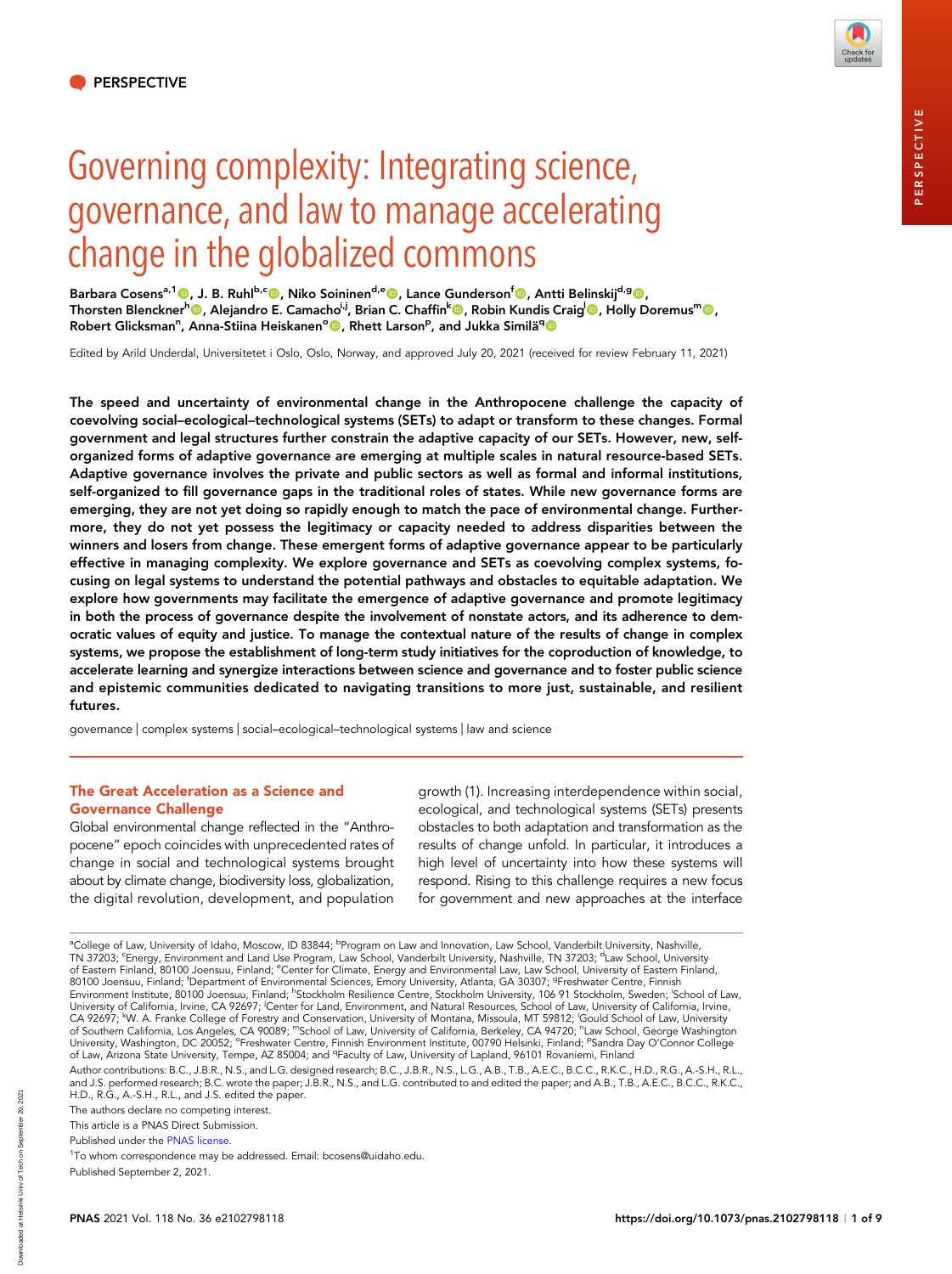between science and governance. To understand this, it is useful to begin with an example of the types of problems that led modern environmental and natural resources law to a predominant mix of regulatory and market-based approaches, with regulation implemented by science-based agencies in which a layer of political bureaucracy generally stands between the scientist and the decision maker.

Garrett Hardin's (2) 1968 example of the inevitable tragedy of degradation of a common pool resource (e.g., public grazing land, air, water) where benefits of use are individual and harm is spread across all users, led him to suggest that either regulation or private ownership were necessary to align the interests of resource users with the public good. Hardin's underlying focus was on population growth, but as with many who cite his article, it is the attention he called to the logical consequences of increasing per capita resource exploitation on environmental health that is of relevance here. In a time of slow change in human interaction with the environment, the simplicity of Hardin's commons made plausible a binary choice between science-based regulation and private property markets. Furthermore, in a simplistic view of the commons, science and governance could be understood as independent. Elected and appointed officials set goals. Scientists and engineers designed the means to optimize for those goals (3, 4).

Imagine Hardin's pasture today with the recognition of a much more interdependent system of nature, infrastructure, and society facing accelerating change (Fig. 1):

Development encroaches on the floodplain, moving grazing into the uplands where it depends on irrigation. Technology led to the development of dams for irrigation, flood control, and carbonfree hydropower for the area, but those same dams block salmon migration and reduce sediment flow. Salmon are critical to regional indigenous culture. Aging water infrastructure in poor neighborhoods presents water quality threats to health. Coal mining in the headwaters has resulted in destruction of habitat and downstream heavy metal contamination, but is the sole job source for much of the rural area. Alternatives for a viable rural economy do not currently exist. Agricultural intensification and encroachment on wildlands lead to transmission of disease from wild to domestic animals, raising concerns over the possibility of zoonosis. External factors include changing global markets for agricultural products and coal, pandemic, and climate change. The latter is driving lower snowpack in the headwaters of the river, longer periods of drought, higher decadal floods, and species migration into new geographic regions. The wildland–urban interface has potential for catastrophic wildfire. Efforts to move toward carbon neutrality will increase the value of the hydropower system and threaten rural livelihoods dependent on coal.

Aspects of this generalized example play out in many SETs throughout the world. There is broad consensus that due to the accelerating rate of change and uncertainty in its trajectory and outcome, we cannot design our way to top-down, transferrable, science-based solutions in complex SETs commons (3–5).

The scholarly community led by Nobel Laureate Elinor Ostrom has shown that in complex settings Hardin's tragedies are being avoided as mixtures of public and private actors self-organize to solve social–ecological problems. This empirical work documents that self-organization leading to emergent "adaptive governance" allows the consideration of values, local knowledge, and different world views. Adaptive governance provides an avenue for tailoring responses to the emergent properties of complex systems and is widely viewed as capable of handling complexity, uncertainty, and change (5–7).

"Governance" in this context involves any form of collective action taken to manage the common affairs of society and occurs as intentional and self-organized interactions among governments, private groups, and formal and informal institutions (6, 8, 9). The use of the term has increased as private actors, public–private partnerships, and collaborative processes play an increasing role in collective action, addressing a wide range of social challenges (8, 10–12). Within this larger crucible, governance produced through self-organization of nonstate actors is increasing in response to the real and perceived failures of government (6, 8, 10), the global reach of economic actors and other nongovernmental organizations (NGOs) (12), and to increasing complexity (8, 10, 11). We



Fig. 1. This stylized drawing of a modern watershed illustrates the dynamics of a complex commons and the need for a multipronged governance response. Discrete pollution discharges, such as those from the factory and sewage treatment plant, are sometimes appropriate targets for simple regulation. However, given the multiple, distributed human actions with cumulative or synergistic impacts; the complex interactions between human activity and environmental change; the competing interests of watershed users; cross-jurisdictional effects; and external drivers of change, the limited focus of regulatory regimes regulation alone is often not sufficient to manage all interconnected problems afflicting heavily used modern commons. Illustration credit: Megan Caye Ashe (Washington State University, Pullman, WA).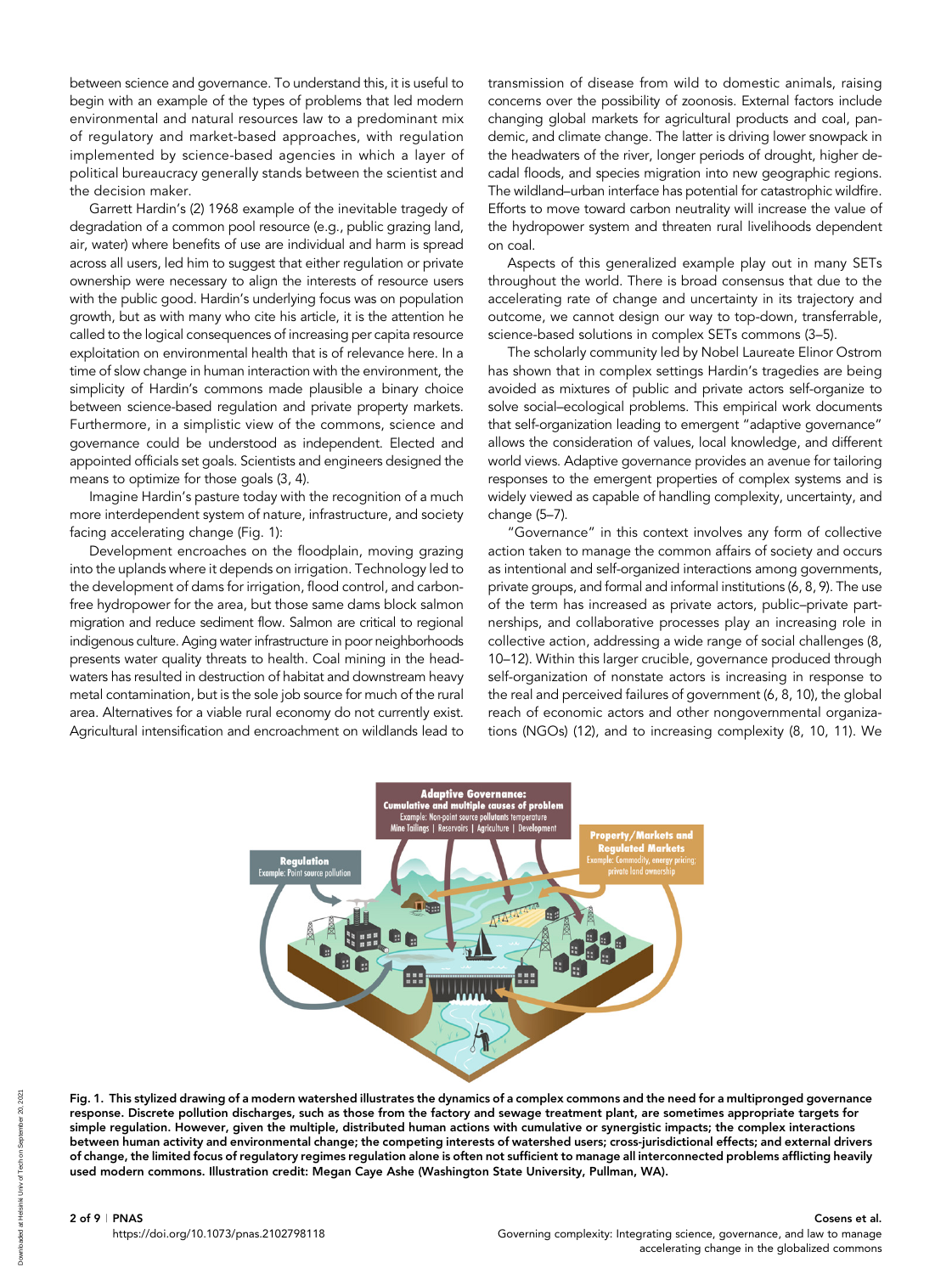focus further on the governance of "SETs," defined as interacting natural and human systems in which the technological component represents the increasingly complex realm of interaction between the human and natural systems (13), reflecting the type of subsystems members of our team focus on. The technological component includes the infrastructure and products that humans develop from and in the natural environment (14), and the "methods, processes, materials, machines, tools and techniques" used for that development (13).

Our own work and that of others have documented the emergence of self-organized adaptive governance in complex SETs settings across the globe [e.g., North America and Australia (11, 15, 16), Europe (17–19), and Africa (20)]. Unfortunately, change through emergent governance is not keeping pace with the rate of environmental and social change, frequently runs into legal barriers, and does not always focus on the public good. Of critical importance, prevailing approaches to funded research produce a snapshot in time that is inadequate to inform governance in rapidly evolving SETs. It is therefore useful to explore 1) whether theories such as complexity and ecological resilience theory that help us understand change in ecological systems might also inform how government can speed up and steer emergent adaptive governance systems; 2) whether government might also have a role in steering emergent adaptive governance toward the public good and in providing restraints and checks on processes that lack attention to legitimacy (defined in this context to include transparency, accountability, and access to decision making, as well as democratic processes of deliberation and voting), equity, and justice; 3) whether a focus on steering adaptive governance toward effective evolution changes the role of science in informing governance of SETs including presenting a need for the adaptation of efforts to gather, synthesize, interpret, and communicate scientific information through time; and finally, 4) whether the science needed to inform the governance of changing complex SETs requires a different type of scientist trained within a governance setting.

In a decade-long project that brought together ecologists, human geographers, and experts in institutional analysis, with legal scholars, we found that complexity science, despite its limitations in application to society, provided a bridging theory and common language that fostered communication across disciplines. This common frame allowed us to explore means for government to accelerate new approaches to governance of SETs (11, 21). Complexity science, with its roots in mathematics, and resilience with its roots in ecology, do not fully account for social attributes such as agency, power, and empathy. Social scientists are beginning to embrace complexity and to grapple with these unique human attributes in that context (22, 23). However, the integration of these diverse approaches with complexity is only beginning to emerge at the level needed to inform governance of SETs. Importantly, the application of complexity science to governance cannot address questions of governance equity—i.e., governance for whom? The involvement of nonstate actors means that emergent governance may, at best, only address problems for certain segments of society, and at worst, may choose goals that are detrimental to society. We address this gap by integrating the work of political scientists and legal scholars—disciplines that acknowledge the role of agency, power, and empathy including the potential negative impact a selforganized societal response to change can have on legitimacy, equity, and justice. We then ask what a broader role for government in facilitating emergent adaptive governance means for scientific research and education at the science–policy interface. We conclude that response to modern rapid drivers of change (such as climate change) requires research that allows for deep analysis of complex SETs through time and understanding of governance, law, and science as integrated knowledge systems. This in turn requires education of a new type of "public" scientist. This article presents the culmination of that project.

# Interdisciplinary Methods for Bridging Science and **Governance**

Boundary spanning research must begin by identifying common ground and developing a common language (24). We begin by exploring what governance scholars can learn from complexity science about emergent behavior, including adaptation and nonlinear change in SETs, and thus, how the language of complexity science might provide a bridge between those who study SETs and those who study governance. Through a focus on system resilience, complexity science has changed the way science understands systems as varied as ecological systems (22, 23) and the growth and development of cities (25). While many agree that social systems, including legal and governance systems, are complex adaptive systems (26, 27), the application of complexity theory to social systems is contested due to the theory's failure to account for human attributes related to consciousness and free will (28). It is well understood that governance is strongly influenced by these attributes, particularly human agency, power, and empathy (9, 29).

While we recognize these limitations of complexity science, we nevertheless find the concepts of system complexity and resilience useful in understanding the coevolution of legal and governance systems with other systems embedded in complex SETs. Our focus is not on whether complexity theory can describe or predict patterns in social behavior, but on whether it can inform efforts to adjust legal systems to accelerate governance responses to system change.

Six attributes of complex systems are relevant to this exercise of informing governance:

- 1) Self-organization. The interaction of components of complex systems leads to relatively stable states independent of any intentional design (4, 30–32). For example, markets composed of numerous individual decisions self-organize due to interaction of supply and demand and lead to stability in economic systems over multiple geographic scales (33, 34). As documented by Ostrom and her laboratory (6, 7, 10, 35), social systems also self-organize both within formal systems of government and in their absence to sustain the resource systems on which they rely.
- 2) Emergence. Emergence is a key attribute of complex systems and applies to the novel properties resulting from self-organization that would not be predicted from study of system components alone (32). An important facet of the use of complexity science to inform governance is that emergence is contextual, dependent on system history and surroundings. As a result, understanding regarding the capacity of a particular system for adaptation or transformation may not be transferrable, even among seemingly similar systems (31, 34). In governance systems observed to selforganize in response to a problem, the possibility of innovation exists (36). A challenge for government in managing systems undergoing change is to support the innovation and adaptation associated with bottom-up emergence of governance while maintaining overall social and economic stability (21, 33, 37).
- 3) Networks. Networks in governance systems allow response at the scale of a problem despite lack of "fit" with formal institutions (21, 38, 39). They also mediate public–private interaction.

Governing complexity: Integrating science, governance, and law to manage accelerating change in the globalized commons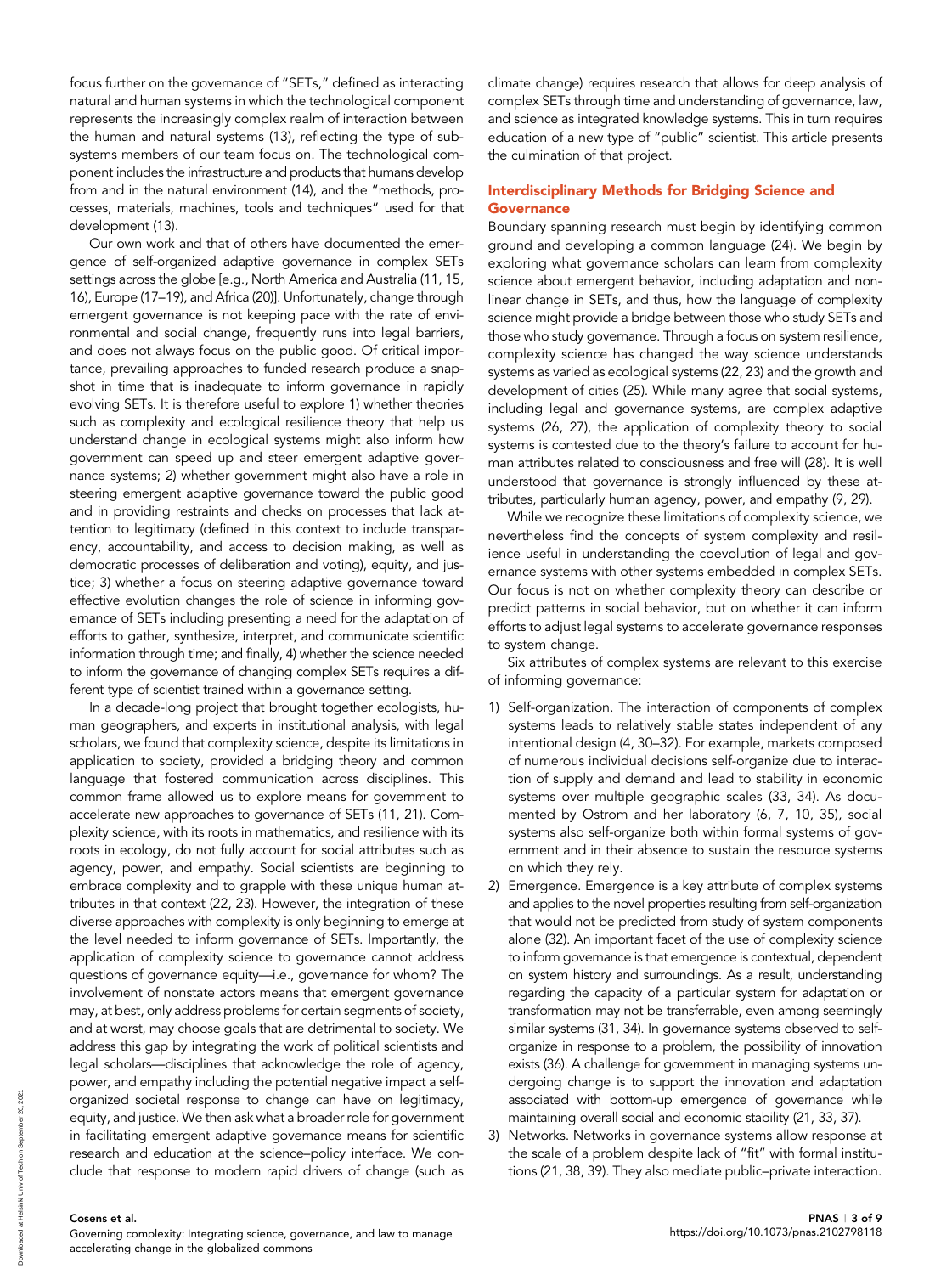The capacity for government to work across jurisdictional and sectoral boundaries is critical in times of rapid change due to the inability to predict the scale and scope of problems that will emerge (21).

- 4) Feedbacks. Feedback within a system can accelerate change but can also be useful in learning. Negative feedbacks buffer system changes and lead to system stability. Positive feedbacks accelerate change and may destabilize systems. In social systems, positive feedback may be a factor in the current increasing wealth gap in many western democracies, with accumulation of wealth leading to greater agency and power among the wealthy, thus increasing wealth, and poverty leading to decreasing agency and power and thus deeper poverty (9). The concept of feedbacks also informs the monitoring and adjustment steps of adaptive management and, thus, is essential to learning (4).
- 5) Nonlinearity and tipping points. Complex systems faced with disturbance, such as climate change, may shift into another system state and that shift may be difficult to reverse (4, 30, 32, 40, 41). Governance focused on optimization of engineered infrastructure rather than managing resilience may lack the space to adapt, pushing systems closer to tipping points (40, 42, 43). Government resources and leadership are needed to move SETs farther from a tipping point or to facilitate equitable transformation (40, 42).
- 6) Uncertainty. Uncertainty is a product of the other five attributes of complex systems and becomes increasingly problematic for governance when a system is undergoing change (30, 44). Complex systems are inherently unpredictable, and as a result governance must recognize not only different types of uncertainty but also develop new institutions to manage, navigate, and resolve such unknowns.

Applying complexity science to the study of SETs emphasizes that top-down design of government programs is not adequate to manage the emergence, uncertainty, and nonlinearity of complex systems undergoing change. With self-organized adaptive governance already emerging in response to that inadequacy, the new focus of government must be to facilitate and steer the emergent response.

This new focus requires a new perspective on the role of government in society. Social systems, including market as well as regulated activities in economic systems thrive in a stable environment; legal systems are designed to support that stability (33). However, both the attributes and empirical studies of SETs from multiple disciplinary perspectives describe patterns of stability and increasing complexity (8, 9), followed by instabilities (including collapse and transformation) in response to both ecological and technological change (8, 43). What is different today that requires specific attention to the attributes of complexity is the pace of change, the degree of social, ecological, and technological interconnection, and the coevolutionary dynamics of interdependent systems when prescribing policy solutions (26). Governance must help society navigate and steer society through such rapid evolutionary transitions. Law and government are integral to that process.

## Viewing Governance through the Lens of Complexity

To assist a society undergoing accelerating change, legal systems must account for emergent responses to the attributes of complex systems. No single entity, public or private, can orchestrate the response to the surprising, multiscale nature of complex emerging problems in SETs. Self-organizing adaptive governance efforts emerge at multiple scales, providing the functional and response diversity referred to as polycentricity (7) and increasing the likelihood of innovation through diverse experimentation at multiple scales.

Scholarship on emerging forms of governance in response to complexity in SETs has focused on the complexity attributes, their relation to system complexity, and concerns with potential impacts on social equity (21). Empirical observation and theoretical development of the concept of "adaptive governance" comes from the literature on governance of social–ecological systems (SES), with theoretical foundations in resilience and sustainability (9, 13, 36, 39). Coincident with this work on SES governance, political scientists who study globalized economic systems and view relationships in these systems through the lens of power have observed and theorized the development of "new governance." The emergence of similar governance patterns in different social sectors across multiple levels of governance and convergence in the understanding of their structure and function from different disciplines suggests that broader phenomena are at play, including response to system complexity.

Adaptive governance is described in the context of human interaction with the environment. In western democracies, this is an area in which law and government have focused on a regulatory approach since the 1960s. Adaptive governance is thought to emerge in response to the unintended consequences of one-size-fitsall regulation, competing sectoral goals, scarcity, and increasing interdependence of system components (11, 36, 39). New governance is described in the context of public services and the economy. It refers to the increasing role of nonstate actors in the delivery of public services and the self-organization of nonstate actors in response to frustration with the unintended consequences of the neoliberal reforms of the 1980s and 1990s, including deregulation and overreliance on markets (8, 45).

New governance and adaptive governance both include as essential features bottom-up self-organization and collaboration; public, private, and public–private networks; and multiple nested centers of authority (i.e., polycentricity) (6, 8, 10, 11, 36, 39, 45, 46). Adaptive governance literature calls out the presence of processes to manage uncertainty and mechanisms for learning and incremental adaptation (4, 10, 11, 36, 37, 39, 47). Both emergent forms of governance respond to increased connectivity and complexity and the corresponding need for contextualization and adaptation. They appear able to navigate and maintain overall social stability when system trajectory is uncertain and fraught with surprise (8, 10, 11, 36, 39). In short, they represent societal responses to complexity.

#### Governing Complexity

While current theoretical and empirical work suggest that emergent forms of governance may be promising in addressing complexity (9, 11), emergence is ad hoc and is not occurring fast enough to adapt or transform at the rate of change that characterizes the Anthropocene. Any attempt to accelerate response through intentional action must take into account the list of attributes of complex systems. This requires governance that allows for adaptation and transformation without destabilizing society as a whole (recognizing that localized destabilization may be a prerequisite to transformation) (21, 33). Society can employ legal systems to facilitate and operationalize innovations in governance, including adaptive (10, 36, 39) and transformative (42) governance of SETs undergoing change and to steer them toward the public good.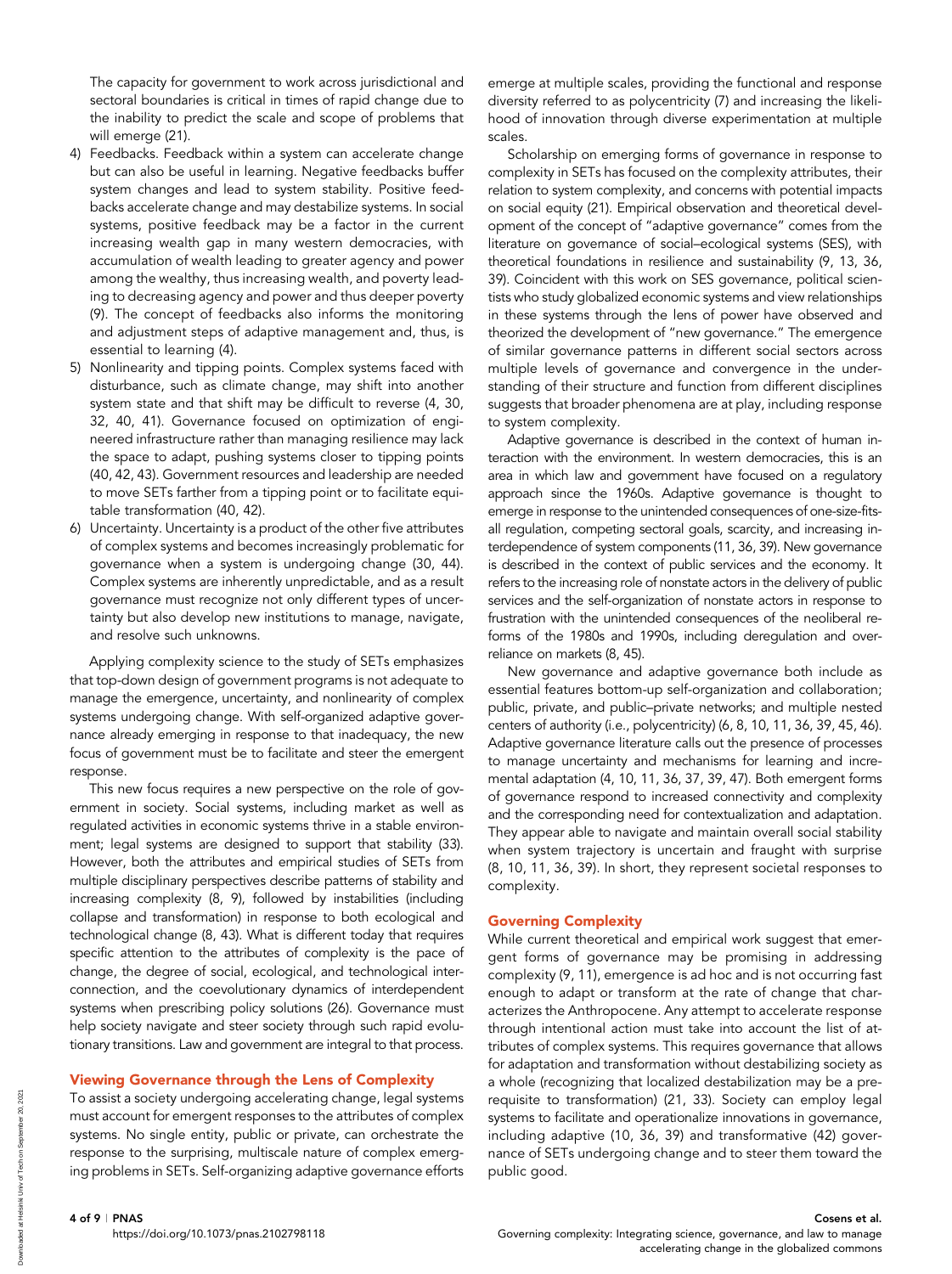It is also increasingly recognized that the ad hoc formation and the individual motives of private actors may lead to increasing inequity in access to decision-making and inequality in the results of adaptive governance (8, 9), raising the question of how governance itself is governed. To address this issue, we analyze the role of government in steering emergent processes toward the public good, and turn to the legal processes that manage legitimacy (including transparency and accountability) (48), access to decision making (also referred to as "participatory capacity") (21, 37), responsiveness (49), equity, and justice (38).

Government as Facilitator. Collaborative processes, when accountable to clear government-established goals, can lead to innovative solutions that resolve tradeoffs among stakeholders and link local and indigenous knowledge to the biophysical system, allowing tailoring to the emergent results of complexity (50, 51). This incorporation of other ways of knowing has been observed despite emergence within western systems of science and government (52). Without government facilitation, an emergent collaborative might never have the resources (i.e., financing, knowledge, workforce, and social capital) to develop and test new ideas. Without government steering, emergent governance will not necessarily act in the public good [e.g., Al Qaeda is considered a "dark network" of emergent governance (53)]. Without the scientific input (discussed in the next section), the collaborative may never develop a process of learning that allows it to adapt as the system changes.

In a complex SETs commons (Fig. 1), regulatory mechanisms can be helpful but are often insufficient. In fact, conflicting regulation may catalyze self-organization (11) and may be designed to support experimentation (54). To facilitate adaptive governance, centralized governments may also need to set societal goals, while using incentives such as subsidies, tax breaks, public procurement, and research funding, to support experimentation (54) to steer nonstate governance actors toward those goals. Such an approach may catalyze the bottom-up emergence of public or private governance systems, as well as build capacity to address problems at a more localized level. Government-as-facilitator may cultivate cross-sectoral integration (e.g., between food, energy, and water sectors) as well as coordinate cross-jurisdictional (e.g., among multiple local governments, or regional government and tribes) and public–private networks (e.g., among state actors and corporations that cross international boundaries) that are needed to address complex problems (46).

The role of facilitator must be tiered with increasingly structured and higher-level leadership as the rate, risk, and scale of the new problems intensify. Thus, a pandemic or sea level rise may require leadership and clear policies from federal level as well as resources to build local capacity, whereas increasing water temperatures due to climate change may require local input to goal setting and a tailored response to mitigate impacts on temperaturedependent aquatic species.

For resilient solutions during periods of accelerating change, government must provide continuity to smooth transition as private sector interests innovate. During stable periods, incremental policy changes will continue at a slower pace (55). Viewing governance of complex systems as a complex system itself underscores the need for adjustment and mechanisms to evolve based on feedback on policy efficacy and changing social values. In legal terms, this requires judicial review to move from the initial stages of planning to the evolving stages of implementation, and that the basis for review be measured by progress toward goals rather than predicted outcome (45).

The integration of new governance literature also helps address the weakness in the adaptive governance literature—namely, the failure to address agency, power, and empathy (9, 28, 29). Literature on new governance expresses concerns with the weakening role of the state and the corresponding increasing role for private actors in public governance, a formula that may result in lack of attention to the attributes of legitimacy, equity, and justice, that is only recently seeing uptake in the adaptive governance literature (8, 9, 55). Those expressing concern look to an increase in the role of government primarily through legal systems (8, 37, 43, 55).

Government as Manager of Legitimacy, Equity, and Justice. Value-based attributes of western democracies—including legitimacy [defined in law to include processes that manage transparency, accountability, access to decision making, as well as the democratic processes of deliberation and voting (48)], equity, and justice—can be undermined by ad hoc, private processes influencing allocation of common pool resources, provision of public services, globalized economies, and protection of public health (8, 21). Where government is absent or ineffective, interests may be left out, delay tactics by those benefiting from the status quo may postpone solutions, local processes may be captured by powerful interests, and highly innovative solutions stifled. Legitimacy is threatened when only powerful interests have the resources to participate. Equity is threatened when there are no checks on who bears the burden of change, and who receives resources for adaptation and transformation. Justice is threatened when there is no means to address corruption and provide review for failure to meet the goals.

As a preliminary matter, it is important to understand the limits of law in providing for legitimacy, equity, and justice. It goes too far to suggest that government can be the "ensurer" of legitimacy, equity, and justice, but it is insufficient to say that it can be only a "promoter." We use the word "manager" to suggest an active role, but one that lacks total control on outcomes. The reality of democratic systems of governance is that the best such systems can do is to establish and maintain the governmental (i.e., legislative, executive, and judicial) processes to provide legitimacy, equity, and justice. The role of law in this effort is to set the stage for the best possible outcome from emerging adaptive governance and keep it in place while adaptation and transformation unfold. To be sure, such rules are only as good as the ethics of those in power, but the fact that agency and power may act as the "trickster" and upset all the best-laid plans for legitimacy, equity, and justice is no reason to avoid setting the stage with the most carefully crafted rules possible. As Sir Winston Churchill (56) is said to have stated, "it has been said that democracy is the worst form of Government, except for all those other forms."

With even the current adaptive mechanisms of democratic governments, society has the capacity to incrementally address its failures in legitimacy, equity, and justice. Thus, for example in the coming years in the United States, society may consider changes to campaign spending that prevent one person/one vote from distortion by wealth; erect barriers to nepotism; revisit ethics rules for those in office; reform policing and mental health intervention, increase public education on civic responsibility, set up a bipartisan commission to present a short list of highly qualified people for appointment to federal courts, develop a new measure of GDP that reflects wealth distribution, establish clear national lines on pandemic response and develop redundancy within the tools and technology needed for that response; and reinvest in education and economic development in rural and marginalized communities.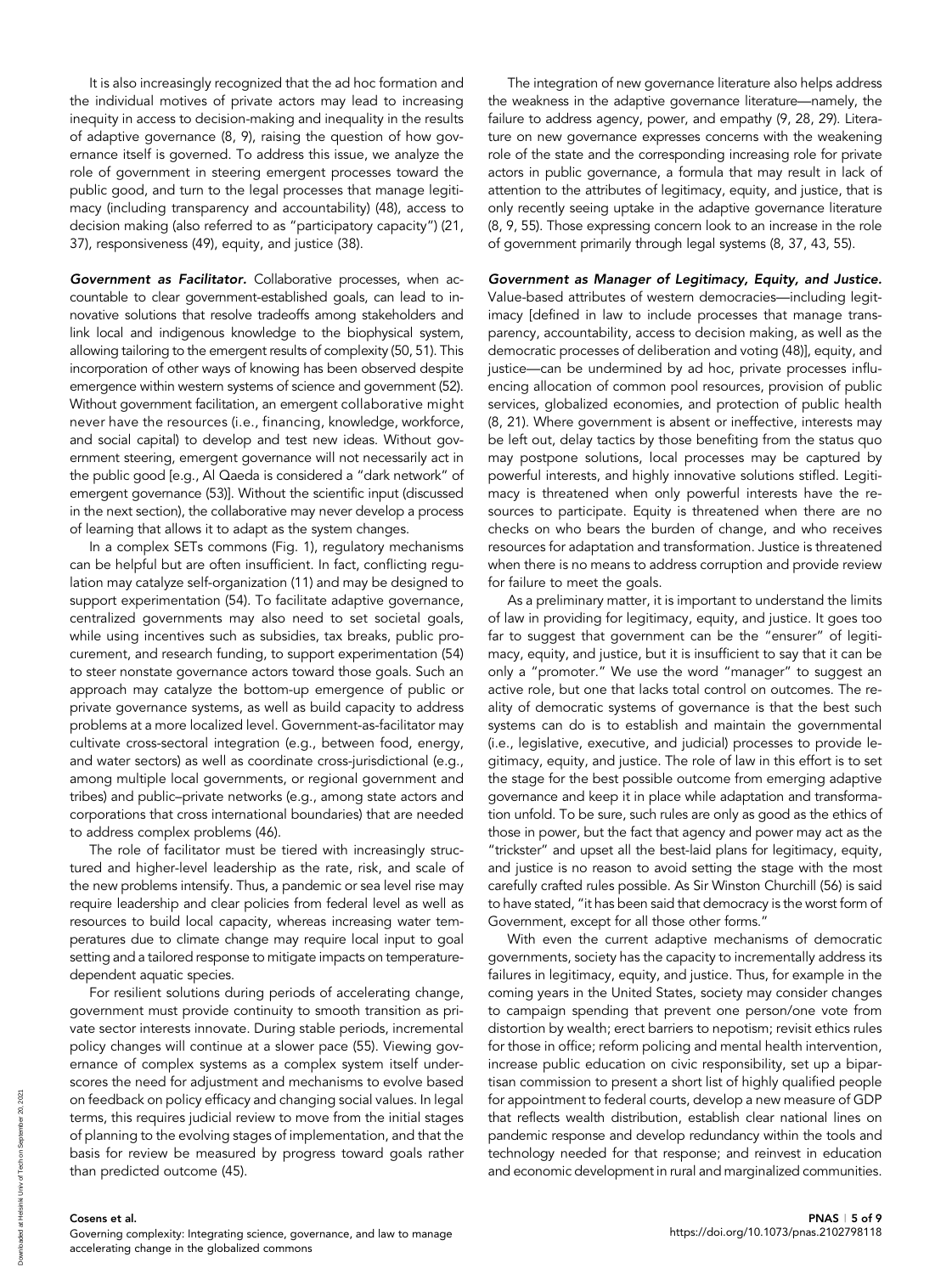Then democracy will fail again, but in a different way. As Martin Luther King Jr. stated, "the arc of the moral universe is long, but it bends toward justice" (57). The best we can do is to offer laws that, when used responsibly, will further that trajectory.

The tools available to increase the likelihood of legitimacy, equity, and justice lie within the processes and curbs on corruption established by the legal system. With these tools, ethical leaders exercising agency, power, and empathy have a greater chance of achieving legitimacy, equity, and justice, and the people—the ultimate source of democracy—have a better chance of recognizing corruption when it occurs. The ability of society to effect these changes, or not, is thus, both the strength and weakness of democracy. To attempt to "ensure" that will occur is to subvert the very democracy we seek to inform.

In democratic governments, legitimacy, equity, and justice are promoted through the structural allocation of authority in constitutional law that provides for checks and balances (46), and the careful procedural design found in the regime of administrative law that dictates the process of government. Administrative law includes requirements for open records, open meetings, public comment, and judicial review (48). Administrative law governing process, however, does not generally apply to nongovernmental processes. With the addition of the unevenly distributed agency and power of nonstate actors in emerging governance, government must develop safeguards with 1) mechanisms that influence private action; and 2) means to promote equity in access to decision making and equitable distribution of its benefits (9, 21, 55).

Government may use incentives to influence private actions. Thus, for example, it may promote transparency through requirements placed as conditions on the contribution of public funds in contracts for private delivery of public services. Government may, through regulatory law, control funding, establish monitoring and reporting requirements for private actors in governance, and provide access to court when actors fail to report or provide equal access to participation. By requiring public access to reporting, government may hold private actors accountable when they formulate governance solutions. To safeguard the public good, it remains the role of government to set goals. However, in the face of uncertainty, government cannot simply provide upfront review and approval of a plan designed to achieve certain government established goals. Instead, accountability must be measured by monitoring progress toward goals as innovative solutions with uncertain outcomes are attempted. In the face of irreducible uncertainty, comprehensive planning will not provide the needed information, and may lock in decisions that turn out to be less than optimal or based on mistaken assumptions. Instead, accountability must be provided by transparently monitoring progress (44). Finally, government must play a leadership role in mediating competing private interests to promote legitimate settlement of disputes and equitable outcomes.

These measures, however, do little to address the problem increasingly recognized as a secondary impact of the growth in private governance—inequity in access to decision making, and inequality in the distribution of benefits (9, 36, 55). Tax laws have been the traditional source of redistribution of wealth in democratic societies. But we agree with Clark and Harley (9) that a bottom-up process of capacity building in marginalized and impoverished communities is needed to address not only wealth inequality, but inequality in education, knowledge, access to decision makers, and time to participate. Cosens et al. (37) characterized this as the role of law and government in building "participatory capacity."

#### New Institutions for Governing Complexity

Learning in a way that can cope with the need for dynamic governance requires both changes in education and a new focus in the science of SETs. While the need for interdisciplinary research has long been considered important to inform complex governance decisions, gaps exist in addressing the complex interaction between governance and SETs as coevolving systems. As noted by Fazey et al. (ref. 58, p. 5, emphasis added), we "need to go beyond producing knowledge about our world to generating wisdom about how to act within it." In addition, within rapidly changing systems the quest for knowledge transferability in space must be supplemented by transferability through time to place system evolution within its complex historic context, thereby creating a deeper understanding of its trajectory. To fill these gaps, we suggest 1) the establishment of long-term, integrated, and transdisciplinary study programs to address the complexity of the coevolution of governance and SETs over time (long-term social– ecological–technological study areas [LT-SETs]); and 2) training within LT-SETs for new types of professionals with knowledge of governance, law, and science of SETs who can help navigate uncertain futures by developing wisdom and understanding. In advancing these ideas, we acknowledge that the establishment of LT-SETs and education of transdisciplinarians would also benefit from the work of those who study how science and society coevolve to produce knowledge (59) and from those in science and technology studies who study how knowledge emerges within the society and culture it is situated in (60). In line with the science and technology studies literature, we acknowledge that assuming a systems perspective on SETs is not free of normative implications for knowledge production and governance. A deeper critical analysis of the epistemological challenge concerning systems perspectives in general and LT-SETs in particular is beyond the scope of the disciplines involved in this study, but we would welcome collaboration on this in the future.

LT-SETs. To address sustainability challenges, Norström et al. (61) call for coproduction of knowledge that 1) addresses the context in which the research takes place; 2) recognizes different ways of knowing, including indigenous and local knowledge; 3) is based on clearly articulated shared goals; and 4) allows for ongoing interaction among researchers and those living in and making decisions affecting the relevant setting. This list describes what has come to be known as "transdisciplinary" research (9, 29, 46, 62, 63), and is essential to the type of learning necessary for governance of SETs in a time of accelerating change. The complex commons (Fig. 1) requires transdisciplinary research in which scientists work with civil society, economic actors, NGOs, and policymakers to build capacity for contextualized understanding of emergent system response to both policy and action.

A framework of single-, double-, and triple-loop learning within governance regimes (Fig. 2) is useful for understanding the participatory feedback needed to integrate understanding of coevolving governance and SETs (49). Single-loop learning requires coproduction of system understanding and management design followed by monitoring and incremental adjustment. This resembles adaptive management (4). But research into learning for governance should go beyond management. The necessary double- and triple-loop learning require knowledge of the policy and social sciences to ask not only what is technically feasible, but what is humanly acceptable and does that alter our underlying assumptions? Questions of social, political, and legal feasibility of different management options must be part and parcel of the learning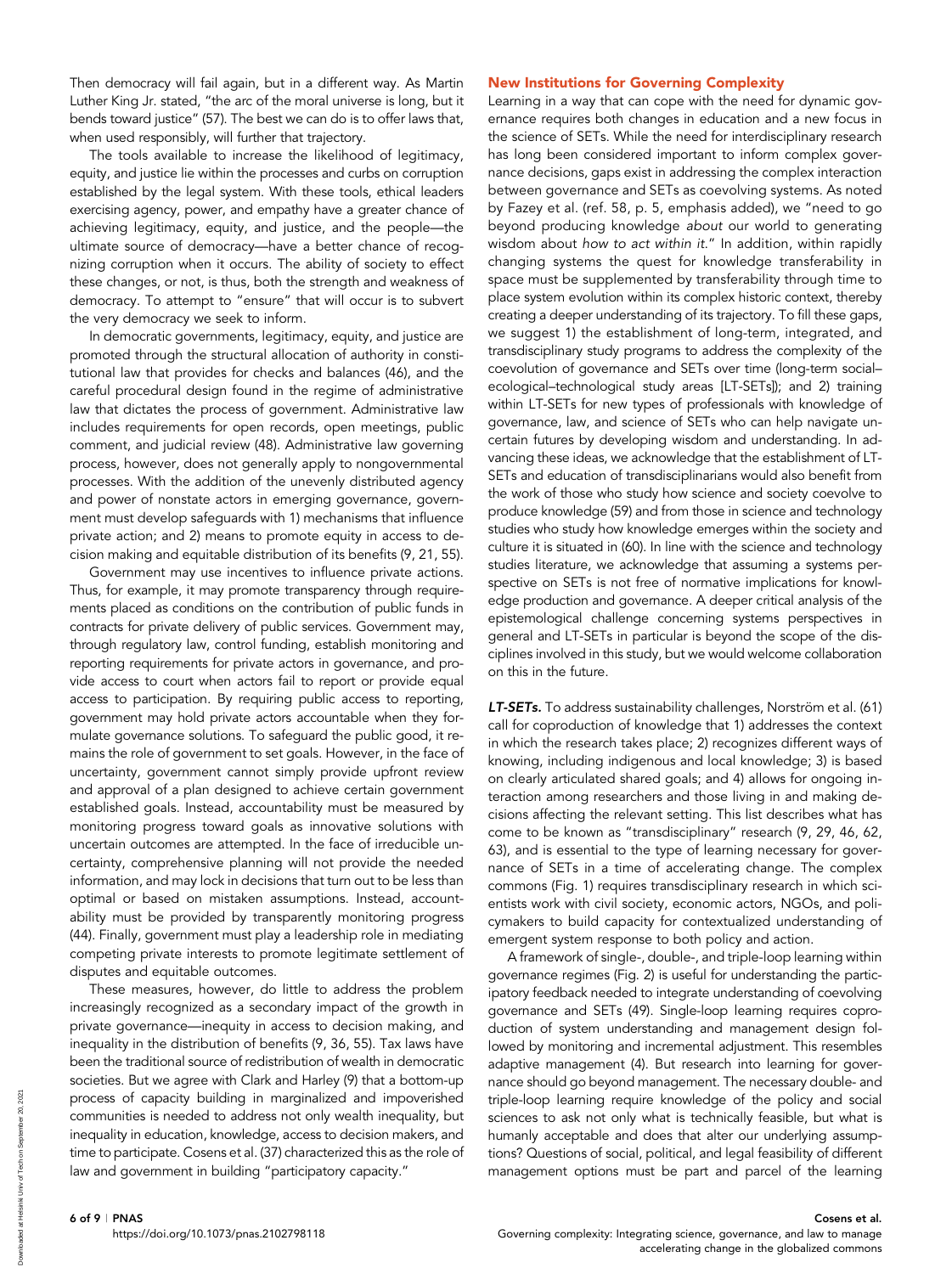# **TRIPLE LOOP LEARNING**



Fig. 2. Triple-loop learning in the context of governance. The concept of triple-loop learning is adapted from Pahl-Wostl (49).

process. Coproduction of knowledge may help shift the dialogue and reveal more options than currently thought available. Understanding the availability of multiple options is essential because the desire for stability provides a false sense of security in the face of accelerating change and favors the status quo. Coproduction of knowledge may be one way to break that path dependency.

Disciplinary sciences that reduce the biophysical environment into component parts remain critical in generating knowledge, yet they struggle with the emergent properties, chaotic dynamics, and uncertain outcomes of complex systems (64). Empirical observations as well as high-speed computing and big data are helping to generate actionable complexity science, yet they struggle with SETs integration and the addition of governance due in part to the roles of agency and power. Long-term integrated study that uses incremental learning over time within a specific participatory context can help generate knowledge on how to manage this complexity. This requires deep understanding of individual SETs and governance through time with the long-term engagement of society.

Nevertheless, this proposal for LT-SETs must address the fact that place-based transdisciplinary research runs the risk of being dismissed as mere case studies lacking the generalizable knowledge so essential to the funding and publication goals of academic researchers. Consider, however, that the focus on geographic transferability (e.g., studying salmon in the Pacific Northwest of the United States and Canada may generate knowledge useful for the study and management of salmon in Finland) is too limited for the Anthropocene. What about transferability through time? In a complex system undergoing change, adaptive research to inform adaptive governance must build on its own mistakes and successes as a specified system evolves, deepening understanding of the system and how its governance handles change. Aspects of the process of adaptive governance may be transferrable geographically as the transdisciplinarians described below enter the workforce, while the substance of the LT-SETs research will be valuable through time.

Questions aimed at understanding coevolution of SETs and governance are as much questions of science as they are of policy, and they will not be answered if the two domains do not achieve a greater level of integration both at the individual level and at the level of knowledge-producing communities (scientific, but also local and traditional communities). Thus, increased focus on incremental understanding of SETs through time and on building long-term relationships among the scientists and other knowledge producers, affected civil society, management institutions, and policymakers also requires a new approach to education. Such an approach places

significant emphasis not only on integrating different kinds of knowledge and ways of knowing but also on strategies and methods for managing diverging visions of the future in a complex SETs. Here, it is crucial that the transdisciplinarian knows the legal boundaries and opportunities for navigating adaptive governance through complexity in a way that is legitimate, equitable, and just.

Applied Transdisciplinarians. Calls for funding for interdisciplinary scientific research for the grand challenges facing a society remain critical today (65), but we also need a new type of scientific practice—scientists trained to do transdisciplinary work at the science–policy interface. While some agency, NGO, and industry scientists as well as some academic researchers already practice at this interface and many now take courses on science communication and science for policy, all of which are important, we currently lack training for people who have the skills to develop deep understanding of the coevolution of governance and SETs. This understanding requires training graduate transdisciplinary students in a governance process and can be accomplished by educating them within an LT-SETs.

Consider, for example, forging a field of public ecology in which the scientists and scientific teams trained in transdisciplinary systems must understand as much about the social, legal, and policymaking systems as the ecological systems. They must not only understand the differences in natural and built systems and their context-specific interaction, but that place-based differences in culture, norms, and history lead to differences in institutions, the perception of science, and the capacity to act (8, 29). This concept goes beyond the field of conservation biology in which the researcher chooses to do research that furthers the conservation of species and the ecosystems they rely on. It does so by developing a methodological field of science in which the goals of research and the research questions are coproduced with those dependent on and managing SETs, and in which the research questions are about the interplay and feedbacks among governance, infrastructure, and a specific ecosystem. This type of research requires comfort with experiments designed to be incrementally adjusted based on feedback from monitoring of the natural, built, and social systems.

Training such scientists will require the following: new programs that bring together educators, practitioners, and managers from the natural, policy, and social sciences, engineering, and law; incentives—including tenure criteria and peer review—that acknowledge the value of integration and participatory research;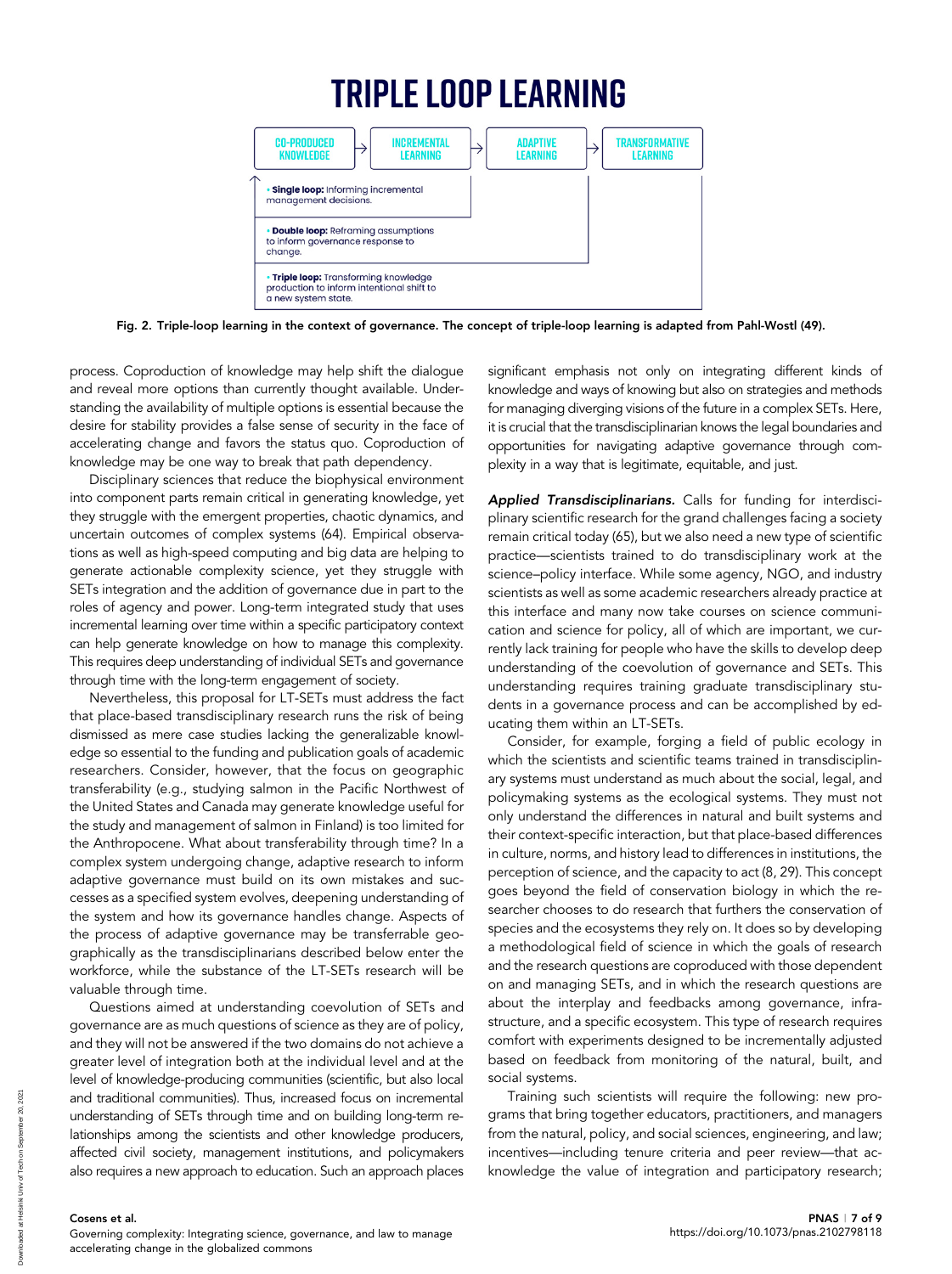and funding and publication venues interested in the long-term understanding of coevolving systems.

By increasing our understanding of the systemic behavior of coevolving governance and SETs, cocreating that research with those making decisions over time, and training a new type of scientist at the evolving intersection of science and governance, the knowledge of process and the messy science–policy interface produced in an LT-SETs becomes transferrable to other settings. In this way, the stage will be set to accelerate innovative governance responses to change in the Anthropocene while preserving the values of legitimacy, equity, and justice.

#### Data Availability. There are no data underlying this work.

#### Acknowledgments

This work was developed under the Adaptive Water Governance (AWG) Project, funded by the US National Socio-Environmental Synthesis Center (SESYNC) under funding from National Science Foundation (NSF) Award DBI-1052875, and by AWG 2.0 with support from SESYNC; by the research project "Adaptive Capacity for Sustainable Blue Growth" (BlueAdapt) funded by the Strategic Research Council at the Academy of Finland (Decisions 312652 and 312747); and by NSF/National Institute of Food and Agriculture INFEWS T1, 2016–2020, Increasing Regional to Global-Scale Resilience in Food–Energy–Water Systems through Coordinated Management, Technology, and Institutions (Award 1639458).

- 1 W. Steffen, W. Broadgate, L. Deutsch, O. Gaffney, C. Ludwig, The trajectory of the Anthropocene: The great acceleration. Anthropocene Rev 2, 81–98 (2015). 2 G. Hardin, The tragedy of the commons. The population problem has no technical solution; It requires a fundamental extension in morality. Science 162,
- 1243–1248 (1968).
- 3 H. W. J. Rittel, M. M. Webber, Dilemmas in a general theory of planning. Policy Sci. 4, 155-169 (1973).
- 4 C. S. Holling, Adaptive Environmental Assessment and Management (Wiley, London, 1978).
- 5 C. E. Lindblom, The science of "muddling through." Public Adm. Rev. 19, 79–88 (1959).
- 6 E. Ostrom, Governing the Commons: The Evolution of Institutions for Collective Action (Cambridge University Press, Cambridge, UK, 1990).
- 7 E. Ostrom, Polycentric systems for coping with collective action and global environmental change. Glob. Environ. Change 20, 550–557 (2010).
- 8 M. Bevir, Key Concepts in Governance (Sage Publications, London, 2009).
- 9 W. C. Clark, A. G. Harley, Sustainability science: Towards a synthesis. Annu. Rev. Environ. Resour. 45, 331–386 (2020).
- 10 T. Dietz, E. Ostrom, P. C. Stern, The struggle to govern the commons. Science 302, 1907–1912 (2003).
- 11 B. Cosens, L. Gunderson, Eds., Practical Panarchy for Adaptive Water Governance: Linking Law to Social-Ecological Resilience (Springer Publications, 2018).
- 12 M. P. Vandenbergh, J. M. Gilligan, Beyond Politics: The Private Governance Response to Climate Change (Cambridge University Press, 2017).
- 13 K. Krumme, Sustainable development and social-ecological-technological systems (SETS): Resilience as a guiding principle in the urban-industrial nexus. J. Renew. Energy Sustain. Dev. 2, 70–90 (2016).
- 14 M. Chester et al., "Developing a concept of social-ecological-technological systems to characterize resilience of urban areas and infrastructure to extreme events" in Abstracts of the American Geophysical Union, Fall Meeting December 2015 (American Geophysical Union, 2015), Abstract ID H23M-02.
- 15 D. E. Booher, J. E. Innes, Governance for resilience: CALFED as a complex adaptive network for resource management. Ecol. Soc. 15, 35 (2010).
- 16 L. Schultz, C. Folke, H. Österblom, P. Olsson, Adaptive governance, ecosystem management, and natural capital. Proc. Natl. Acad. Sci. U.S.A. 112, 7369–7374 (2015).
- 17 J. S. Schiff, The evolution of Rhine river governance: Historical lessons for modern transboundary water management. Water Hist. 9, 279–294 (2017).
- 18 L. Halonen, J. Similä, Ympäristösääntely ja itseorganisoituminen tapaus vesistökunnostukset. Ympäristöjuridiikka 1, 7–38 (2020).
- 19 A. Sarvilinna, V. Lehtoranta, T. Hjerppe, Willingness to participate in the restoration of waters in an urban–rural setting: Local drivers and motivations behind environmental behavior. Environ. Sci. Policy 85, 11–18 (2018).
- 20 R. Gondo, O. D. Kolawole, Sustainable water resources management: Issues and principles of water governance in the Okavango Delta, Botswana. Int. J. Rural Manage. 15, 198–217 (2019).
- 21 B. Cosens, J. B. Ruhl, N. Soininen, L. Gunderson, Designing law to enable adaptive governance of modern wicked problems. Vanderbilt Law Rev. 73, 1687-1732 (2020).
- 22 M. Audouin et al., Exploring the implications of critical complexity for the study of social-ecological systems. Ecol. Soc. 18, 12 (2013).
- 23 E. Eppel, Complexity thinking in public administration's theories-in-use. Public Manage. Rev. 19, 845–861 (2017).
- 24 A. F. Repko, R. Szostak, Interdisciplinary Research: Process and Theory (Sage Publications, ed. 4, 2021).
- 25 M. Batty, Building a science of cities. J. Cities 29, S9–S16 (2012).
- 26 J. B. Ruhl, D. M. Katz, M. J. Bommarito II, Harnessing legal complexity. Science 355, 1377–1378 (2017).
- 27 J. Law, J. Urry, Enacting the social. Econ. Soc. 33, 390-410 (2004).
- 28 L. Olsson, A. Jerneck, H. Thoren, J. Persson, D. O'Byrne, Why resilience is unappealing to social science: Theoretical and empirical investigations of the scientific use of resilience. Sci. Adv. 1, e1400217 (2015).
- 29 C. Wyborn et al., Co-producing sustainability: Reordering the governance of science, policy, and practice. Annu. Rev. Environ. Resour. 44, 319-346 (2019).
- 30 C. S. Holling, Resilience and stability of ecological systems. Annu. Rev. Ecol. Syst. 4, 1–23 (1973).
- 31 S. A. Levin, Fragile Dominion: Complexity and the Commons (Perseus Books, 1999).
- 32 F. Capra, P. L. Luisi, The Systems View of Life: A Unifying Vision (Cambridge University Press, New York, 2014).
- 33 R. K. Craig et al., Balancing stability and flexibility in adaptive governance: An analysis of tools available in U.S. environmental law. Ecol. Soc. 22, 1-3 (2017).
- 34 A. Smith, An Inquiry into the Nature and Causes of the Wealth of Nations (J. M. Dent and Sons, 1910).
- 35 M. D. McGinnis, E. Ostrom, Social-ecological system framework: Initial changes and continuing challenges. Ecol. Soc. 19, 30 (2014).
- 36 B. C. Chaffin, H. Gosnell, B. A. Cosens, A decade of adaptive governance scholarship: Synthesis and future directions. Ecol. Soc. 19, 56 (2014).
- 37 B. A. Cosens et al., The role of law in adaptive governance. Ecol. Soc. 22, 1-30 (2017).
- 38 L. Lebel et al., Governance and the capacity to manage resilience in regional social-ecological systems. Ecol. Soc. 11, 19 (2006).
- 39 C. Folke, T. Hahn, P. Olsson, J. Norberg, Adaptive governance of social-ecological systems. Annu. Rev. Environ. Resour. 30, 441-473 (2005).
- 40 L. H. Gunderson, S. S. Light, Adaptive management and adaptive governance in the Everglades ecosystem. Policy Sci. 39, 323-334 (2006).
- 41 B. C. Chaffin, L. H. Gunderson, Emergence, institutionalization and renewal: Rhythms of adaptive governance in complex social-ecological systems. J. Environ. Manage. 165, 81–87 (2016).
- 42 B. C. Chaffin et al., Transformative environmental governance. Annu. Rev. Environ. Resour. 41, 399-423 (2016).
- 43 M. Scheffer, S. Carpenter, J. A. Foley, C. Folke, B. Walker, Catastrophic shifts in ecosystems. Nature 413, 591-596 (2001).
- 44 D. A. DeCaro et al., "Theory and research to study the legal and institutional foundations of adaptive governance" in Practical Panarchy for Adaptive Water
- Governance: Linking Law to Social-Ecological Resilience, B. Cosens, L. Gunderson, Eds. (Springer Publications, 2018), pp. 269–288.
- 45 M. C. Dorf, C. F. Sabel, A constitution of democratic experimentalism. Columbia Law Rev. 98, 267-473 (1998).
- 46 A. Camacho, R. Glicksman, Reorganizing Government: A Functional and Dimensional Framework (New York University Press, 2019).
- 47 A. E. Camacho, Adapting governance to climate change: Managing uncertainty through a learning infrastructure. Emory Law J. 59, 1-77 (2009).
- 48 D. C. Esty, Good governance at the supranational scale: Globalizing administrative law. Yale Law J. 115, 1490-1562 (2006).